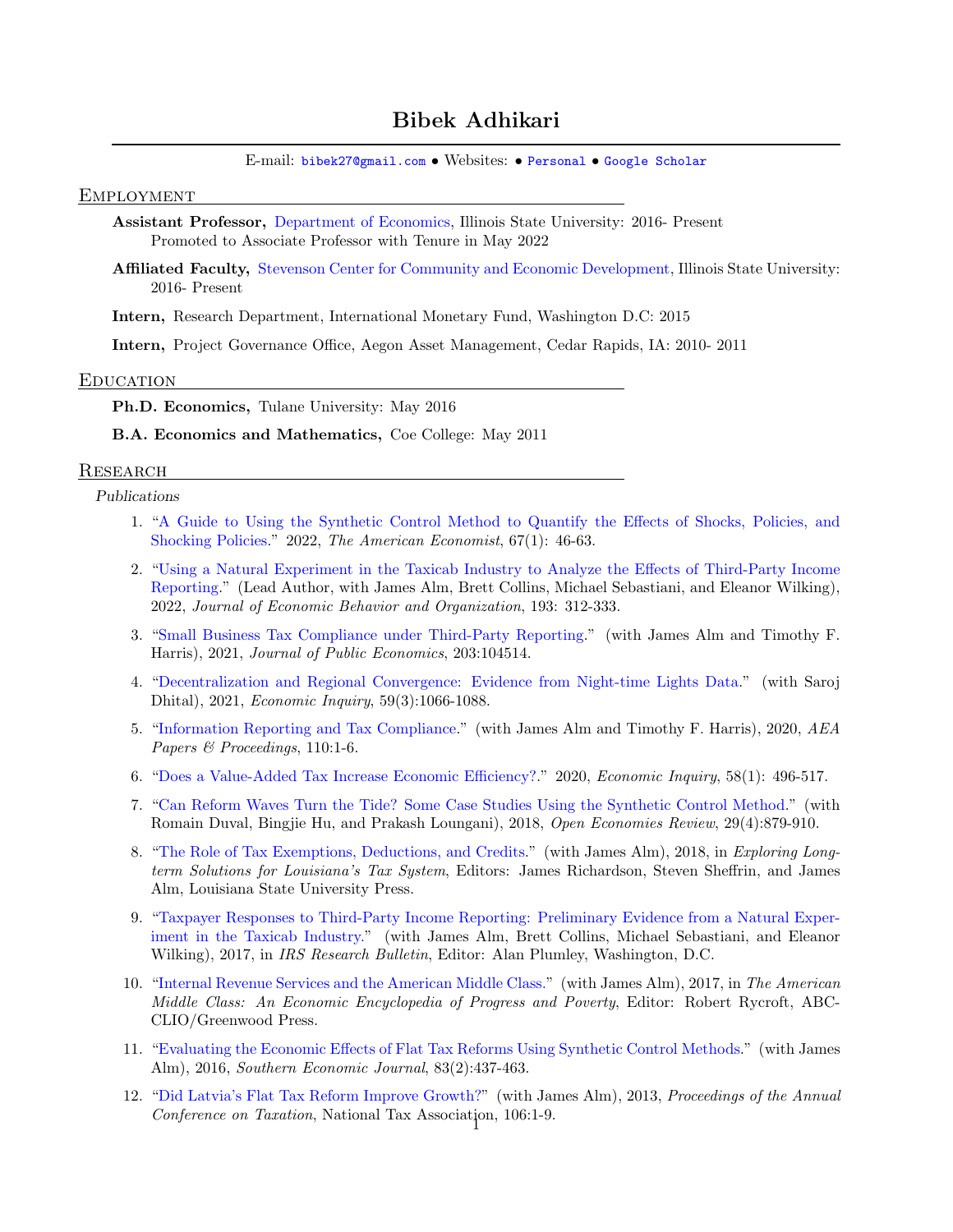## Working Papers

- 1. "Corporate Taxpayer Responses to Size-Based Enforcement and Disclosure Thresholds" (with Jason DeBacker and Erin Towery).
- 2. "The Largest Sin Taxes Have Smaller than Average Pass-Through".

| External       |                                                                                                                                                |
|----------------|------------------------------------------------------------------------------------------------------------------------------------------------|
| 2021, \$5,000  | Summer Faculty Research Grant, Institute for the Study of Free Enterprise (ISFE),<br>University of Kentucky                                    |
| 2020, \$15,000 | United Nations University, Southern Africa - Towards Inclusive Economic Develop-<br>ment Grant (with Saroj Dhital)                             |
| 2019           | Internal Revenue Services 2018 Joint Statistical Research Program                                                                              |
| 2018, \$3,500  | Undergraduate Women in Economics Award, National Bureau of Economic Re-<br>search (with Dimitrios Nikolaou)                                    |
| 2017           | Internal Revenue Services 2016 Joint Statistical Research Program                                                                              |
| 2017, \$1,000  | The Irving Fisher Article Award, Omicron Delta Epsilon, International Honors<br>Society for Economics                                          |
| 2015           | Internal Revenue Services 2014 Joint Statistical Research Program                                                                              |
| 2015, \$13,455 | Doctoral Dissertation Research Improvement Grant, National Science Foundation                                                                  |
| 2015, \$7,500  | Doctoral Dissertation Research Grant, Horowitz Foundation for Social Policy                                                                    |
| 2010           | Inducted to Omicron Delta Epsilon, International Honors Society for Economics                                                                  |
| Internal       |                                                                                                                                                |
| 2022           | Scott M. Elliott Faculty Excellence Award, Illinois State University                                                                           |
| 2019           | James V. Koch - Economic Advisory Board Faculty Development Award, Illinois<br>State University                                                |
| 2019           | Pre-Tenure Faculty Initiative Grant, Illinois State University                                                                                 |
| 2017           | New Faculty Initiative Grant, Illinois State University                                                                                        |
| 2016           | New Faculty Startup Support Program, Illinois State University                                                                                 |
| 2015           | Summer Merit Fellowship, School of Liberal Arts, Tulane University                                                                             |
| 2014           | Murphy Research Fund Mini-Grant, The Murphy Institute, Tulane University                                                                       |
| 2011 - 2016    | Murphy Doctoral Fellowship, The Murphy Institute, Tulane University                                                                            |
| 2011           | Dr. Ramakrishna and Janaki Vaitheswaran Award for Academic and All-Round<br>Accomplishment, Economics and Business Administration, Coe College |
| 2011           | LaVerne Marie Tucker Best Thesis Award, Economics and Business Administration,<br>Coe College                                                  |
| 2011           | Spellman Optimum Optimorum Economics Award, Economics and Business Ad-<br>ministration, Coe College                                            |
| $2009 \& 2010$ | Spellman Summer Research Fellowship, Coe College                                                                                               |
| 2007 - 2011    | Coe College Endowed Scholarship, Coe College                                                                                                   |

## Grants, Awards, Scholarships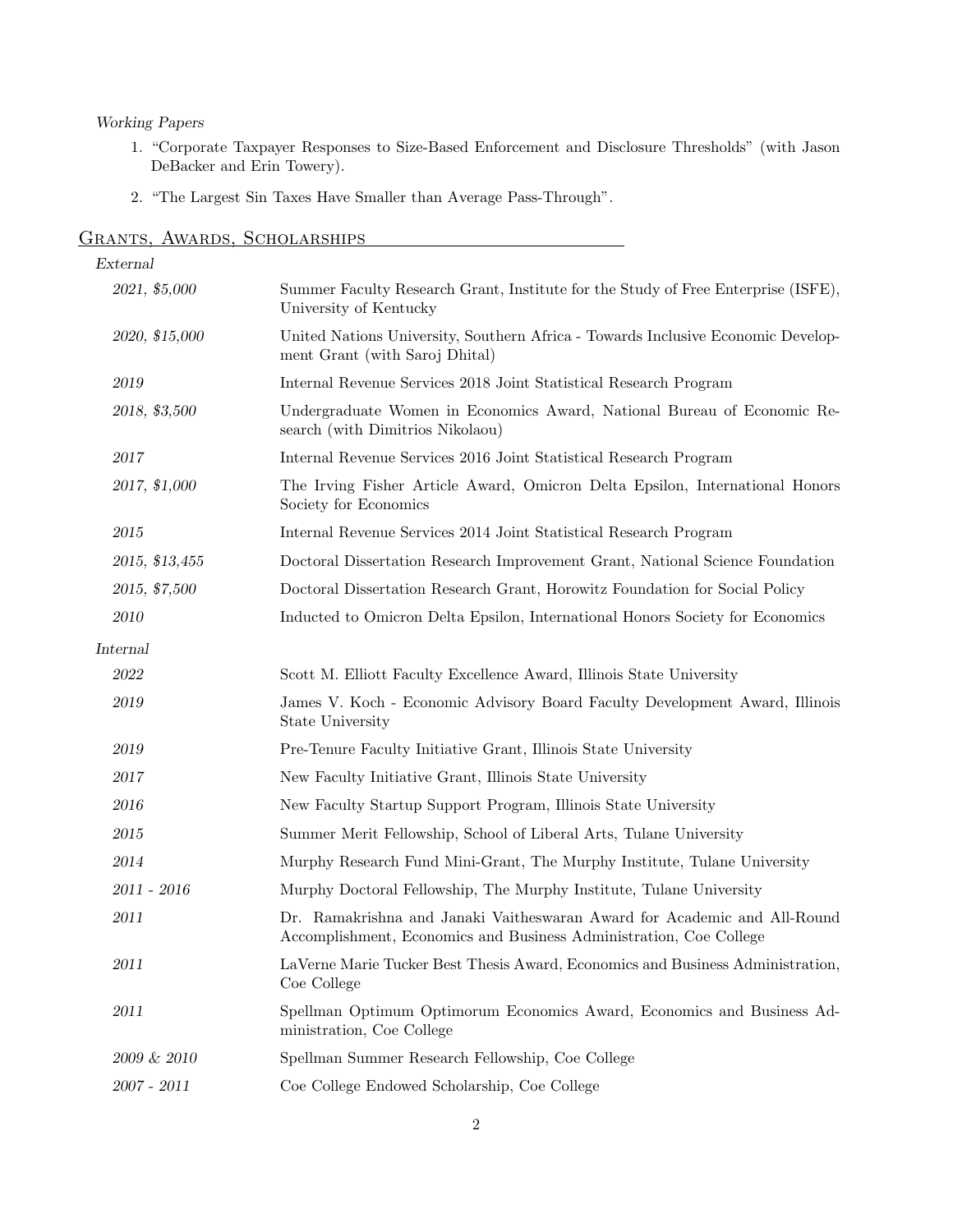## Conferences & Seminars

#### Conference Presentations

- American Economic Association Annual Meetings: 2014, 2018, 2020, 2022
- Applied Research in Public Finance, Indiana University: 2017
- Internal Revenue Services-Tax Policy Center Joint Research Conference on Tax Administration: 2016, 2018
- Midwest Economics Association Annual Meetings: 2018
- National Tax Association Annual Conference on Taxation: 2013, 2014, 2017, 2018, 2019, 2021
- Southern Economic Association Annual Meetings: 2014, 2015, 2020, 2021
- Shadow Conference: The Shadow Economy, Tax Behaviour and Institutions: 2021
- Western Economic Association Annual Meetings: 2021

#### Invited Seminar Presentations

- University of Tennessee-Knoxville: 2022
- University of Hawaii: 2022
- Purdue University: 2022
- University of Texas at Arlington: 2022
- University of Exeter- Tax Administration Research Centre (TARC): 2022
- Online Public Finance Seminar: 2022
- OECD, Measuring the Shadow Economy in Israel using Tax Return Data Webinar: 2022
- U.S. Department of Treasury, Washington, D.C.: 2021
- University of Illinois, Urbana-Champaign, IL: 2019
- U.S. Department of Treasury, Washington, D.C.: 2019
- Illinois Wesleyan University, Bloomington, IL: 2017
- Coe College, Cedar Rapids, IA: 2017
- Fiscal Affairs Department, International Monetary Fund, Washington, D.C: 2015
- Research Department, International Monetary Fund, Washington, D.C: 2015

## Courses Taught

#### Illinois State University

- ECO 438: Microeconometrics (M.A.): Spring 2021<sup>\*</sup>, Spring 2022
- ECO 406: Local Economic Development (M.A.): Fall 2016, Fall 2017, Fall 2018, Fall 2019, Fall 2021
- ECO 350: Public Finance: Spring 2022
- ECO 300: Senior Project: Spring 2022
- ECO 202: Current Economic Issues: Spring 2017, Spring 2018
- $\bullet$  ECO 105: Principles of Economics: Fall 2016, Summer 2017\*, Fall 2017, Summer 2018\*, Fall 2018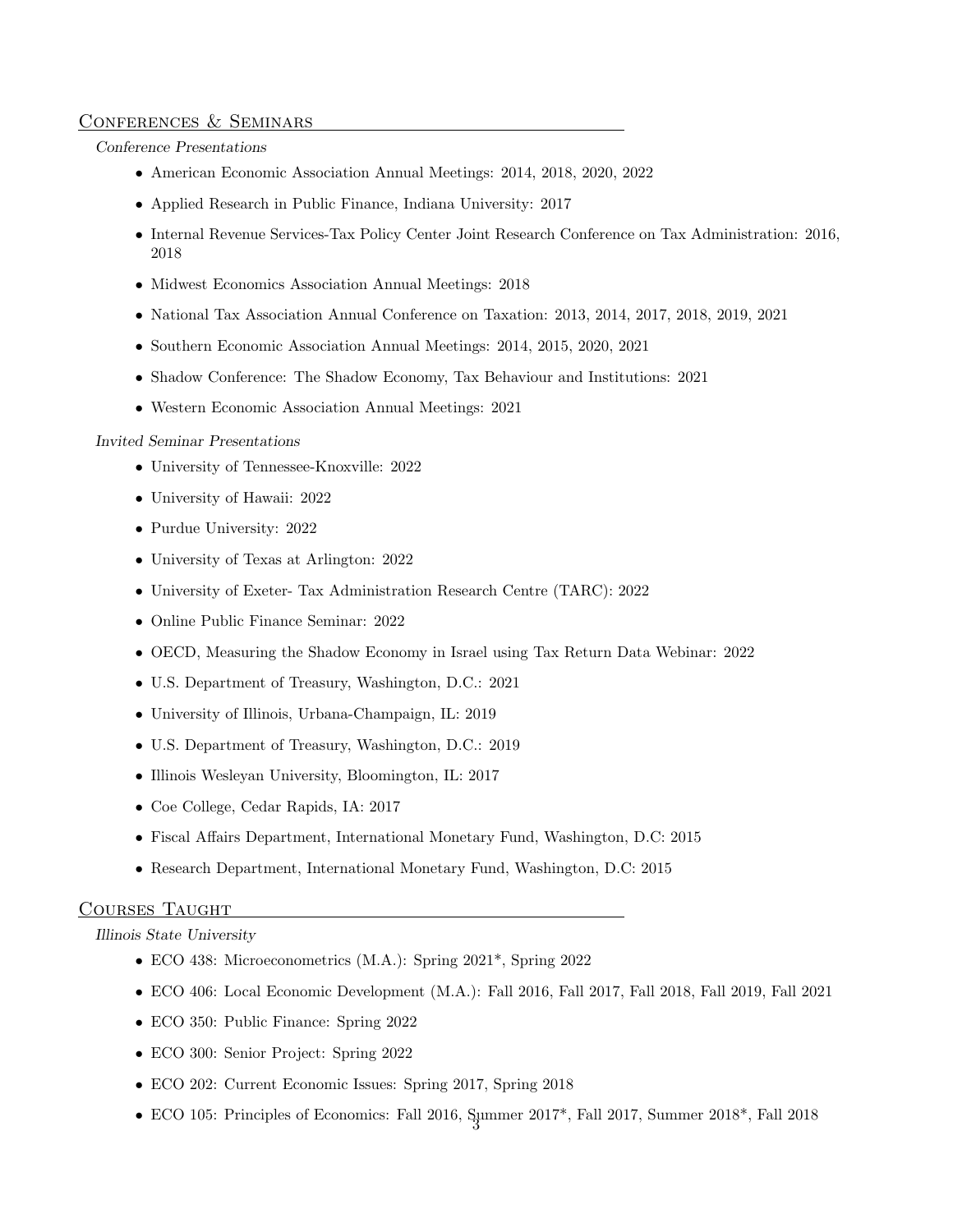- ECO 102: Principles of Macroeconomics: Summer 2019\*, Summer 2020\*, Summer 2021\*
- ECO 101: Principles of Microeconomics: Spring 2019, Fall 2019, Spring 2020, Fall 2020\*, Spring 2021\*, Fall 2021

Note: Courses that were taught fully online are marked with an  $*$ 

## Tulane University

• ECO 102: Principles of Macroeconomics: Spring 2015, Fall 2015

## Pedagogical Development and Diversity Trainings

- Equitable and Inclusive Student Interaction and Participation, Illinois State University, 2021
- Equitable and Inclusive Course Materials, Illinois State University, 2021
- The Safe Zone Project for Instructors, Illinois State University, 2021
- Design a Nimble Course for Blended and Online Teaching and Learning, Illinois State University, 2020
- Facilitating Courageous Conversations, Illinois State University, 2020
- Continuing Education on Machine Learning and Econometrics, American Economic Association, 2018
- Tips for a Better Teacher, Illinois State University, 2018
- Design, Align, Refine, and Teach Online Workshop, Illinois State University, 2017
- Motivate All Students Workshop, Illinois State University, 2017
- Graduate Instructor's Workshop, Center for Engaged Teaching and Learning, Tulane University, 2013

## Dissertation and Capstone Supervisions

### Dissertation

• External Committee Member for Rajan Bishwakarma, University of New Mexico, "Acquired and Useful Abilities: Three Essays on Human Capital Development," 2021 (Placement: Augustana College, Rock Island, IL)

Graduate Capstones

- Patrick Gyimah-Danso, "Impact of Flat Tax Reforms on Income Inequality: The Case of Slovak Republic," 2021
- Rebecca Kpentey, "Estimating the Impacts of Tax Cuts and Jobs Act Using the Local Labor Market Approach," 2020
- Augustine Anaman, "Economic Impact of Corporate Tax Introduction Using Synthetic Control Method," 2020
- Jerome Sader, "The Natality Effect of State-Administered Earned Income Tax Credits," 2019

### Undergraduate Honors Contracts and Independent Studies

- Robert Bradish, ECO 299, Fall 2021
- Kelsie Hammond, ECO 101, Spring 2021
- Trinity Allen, ECO 101, Spring 2021
- Teagen Smith, ECO 202, Spring 2018